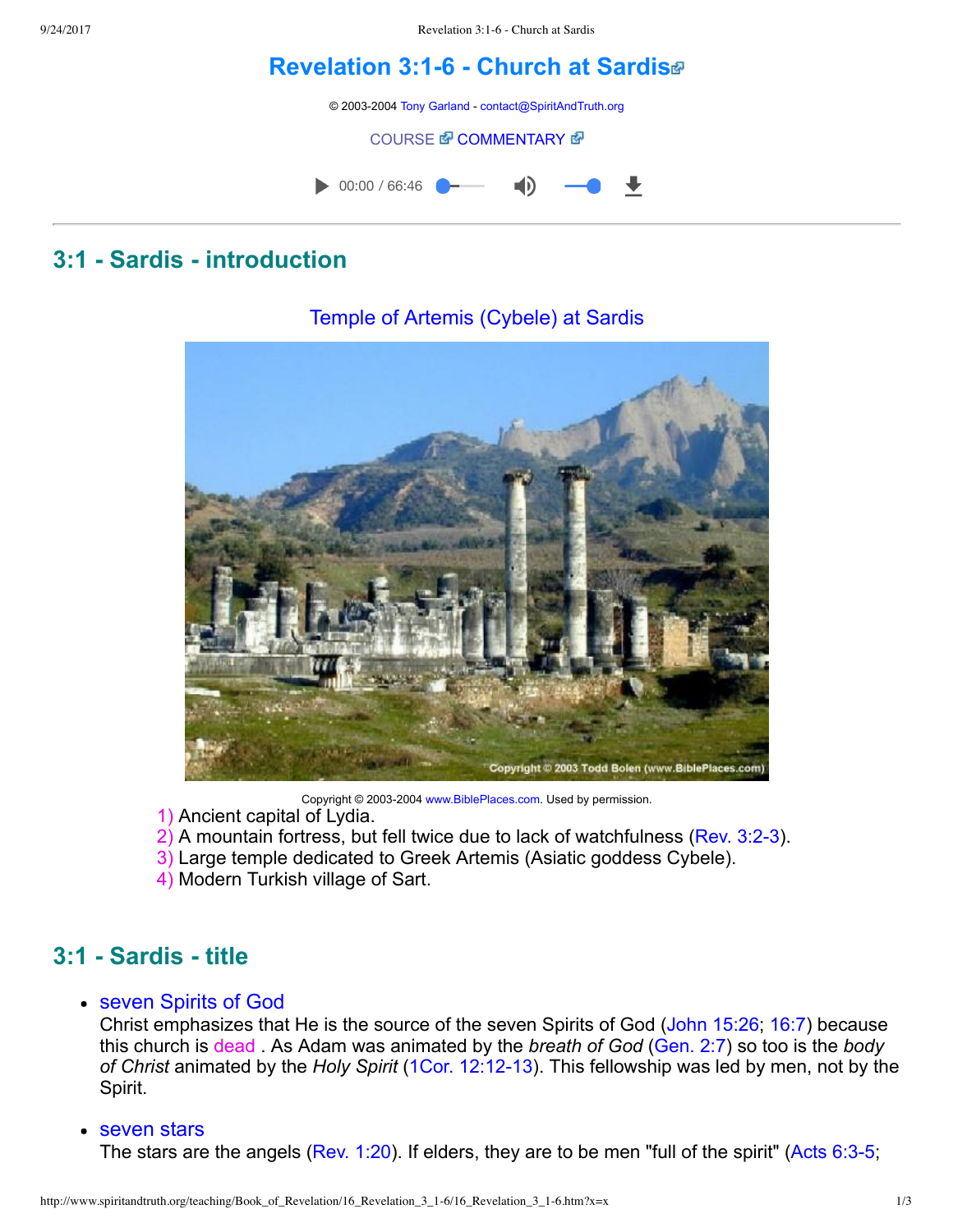[11:24](http://www.spiritandtruth.org/bibles/nasb/b44c011.htm#Acts_C11V24)).

### **3:1 Sardis criticism**

#### you have a name that you are alive

The church *appears* alive to men, but not to God. Lacking the Spirit, the Sardian church could not see themselves as God saw them. Their *name* represented their fame or reputation before men. They were walking in the sin of Babel ([Gen. 11:4\)](http://www.spiritandtruth.org/bibles/nasb/b01c011.htm#Gen._C11V4).

#### but you are dead

The church had an outward form, but its heart was far from Christ. Their *activity* was mistaken for *spiritual productivity. This*  "active fellowship" was made up mostly of the "living dead" [\(Mat. 8:22;](http://www.spiritandtruth.org/bibles/nasb/b40c008.htm#Mat._C8V22) [Luke 9:60;](http://www.spiritandtruth.org/bibles/nasb/b42c009.htm#Luke_C9V60) [1Ti. 5:6](http://www.spiritandtruth.org/bibles/nasb/b54c005.htm#1Ti._C5V6)).

### **3:2 Sardis exhortation**

• be watchful

A present tense imperative: *(you) be continually watching!* The Sardian church was weighed down with the cares of this life (Luke 21:34-36). If they would not watch, He would come upon them as a thief [\(Rev. 3:3\)](http://www.spiritandtruth.org/bibles/nasb/b66c003.htm#Rev._C3V3).

• strengthen the things which remain, that are ready to die

The church had a name before men, but was actually almost devoid of the ministry of the Holy Spirit in their midst.

not found your works perfect before God

 "Works" is *peplerome'na,* indicating works previously appointed, but unfulfilled ([Eph. 2:10](http://www.spiritandtruth.org/bibles/nasb/b49c002.htm#Eph._C2V10)). Their works were impressive to *men* , but counted for nothing *before God.* The branches were disconnected from the vine ([John 15:5](http://www.spiritandtruth.org/bibles/nasb/b43c015.htm#John_C15V5)).

• remember... how you have received... hold fast... repent Inattention had played a significant part in their drift away from life toward death [\(Heb. 2:1](http://www.spiritandtruth.org/bibles/nasb/b58c002.htm#Heb._C2V1)). "Hold fast" is *te'rei,* a present tense imperative: "continually hold fast!" "Repent" is *metanoia.* See previous lesson which discussed [Revelation 2:5.](http://www.spiritandtruth.org/teaching/Book_of_Revelation/14_Revelation_2_1-11/index.htm)

- if you will not watch, I will come upon you as a thief His coming *as a thief* describes how He comes in judgment , in the Day of the Lord, upon a sleeping world (Mat. 24:37-44, 1Th. 5:2-10, [2Pe. 3:10\)](http://www.spiritandtruth.org/bibles/nasb/b61c003.htm#2Pe._C3V10).
- you will not know the hour Only those in darkness will be overtaken by the thief (1Th. 5:2-6).

# **3:4 Sardis promises**

• they shall walk with me in white They are presently walking with Him as guided by the Holy Spirit [\(Gen. 5:22;](http://www.spiritandtruth.org/bibles/nasb/b01c005.htm#Gen._C5V22) [Gal. 5:16](http://www.spiritandtruth.org/bibles/nasb/b48c005.htm#Gal._C5V16)). In the future, they will have full fellowship with God as did Adam in the Garden ([Gen. 3:8;](http://www.spiritandtruth.org/bibles/nasb/b01c003.htm#Gen._C3V8) [Rev. 21:3;](http://www.spiritandtruth.org/bibles/nasb/b66c021.htm#Rev._C21V3)  $22:3-4$ ).